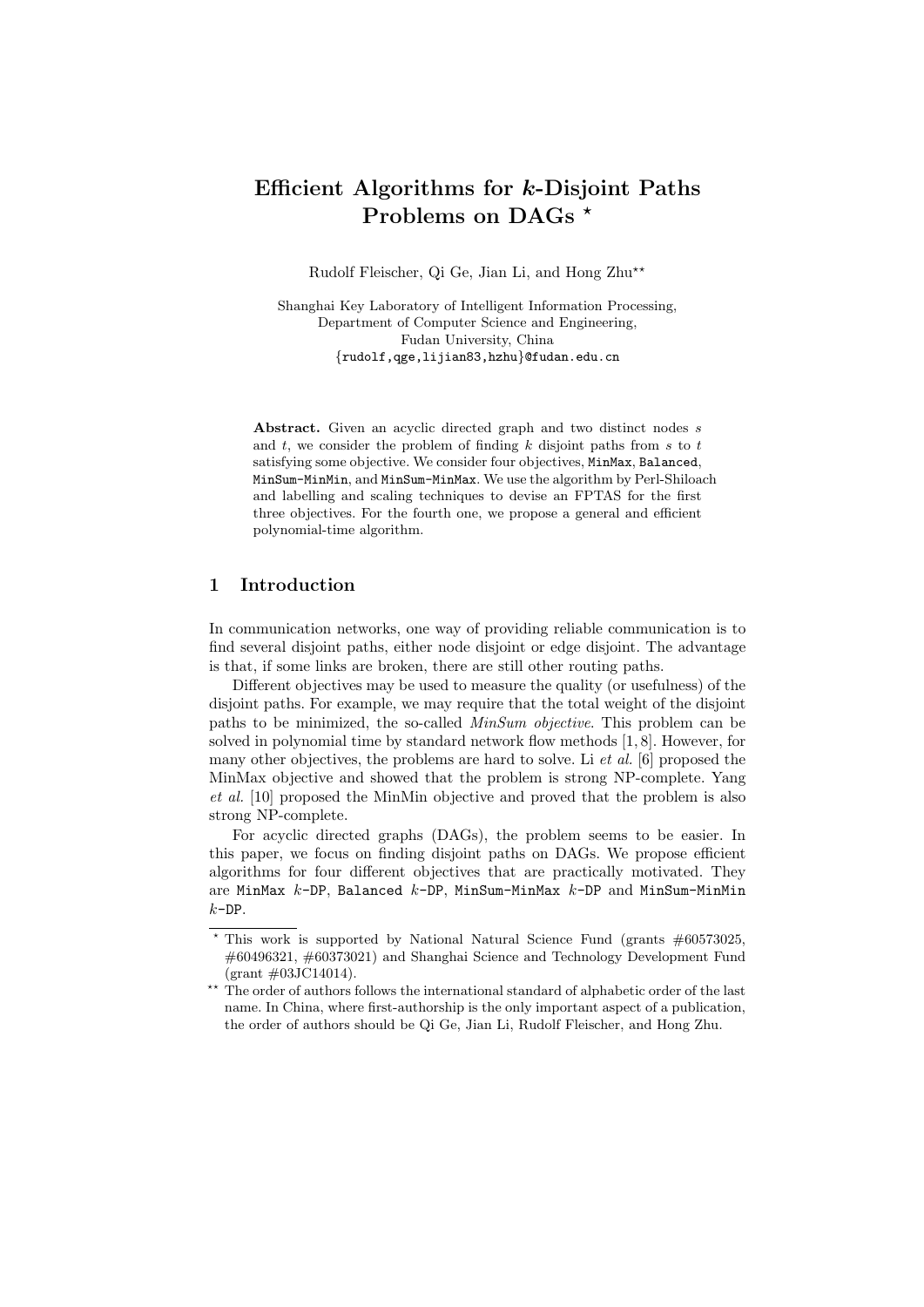**Definition 1** MinMax k-DP Problem. Given a graph  $G = (V, E)$ , two distinct nodes  $s, t \in V$ , and a positive integral weight function  $\mathcal{F}: E \mapsto \mathbb{N}$ , we want to find k disjoint paths  $P_1, \ldots, P_k$  from s to t such that the cost of the most expensive path is minimized, i.e.,  $\max_{1 \leq i \leq k} \mathcal{F}(P_i)$  is minimized, where  $\mathcal{F}(P_i) =$  $e \in P_i$  F(e) is the weight of  $P_i$ .

This problem was proposed by Li et al. [6]. They proved that the problem is strong NP-complete, for directed and undirected graphs, and for edgedisjoint and node-disjoint paths. On DAGs, the problem is NP-complete but has a pseudo-polynomial-time algorithm. We will give an FPTAS for this problem on DAGs.

**Definition 2 Balanced k-DP Problem.** Given a graph  $G = (V, E)$ , two distinct nodes  $s, t \in V$ , and a positive integral weight function  $\mathcal{F}: E \mapsto \mathbb{N}$ , we want to find k disjoint paths  $P_1, \ldots, P_k$  from s to t such that the costs of the cheapest and most expensive path are close together, i.e.,  $\max_{1 \leq i \leq k} \mathcal{F}(P_i) / \min_{1 \leq i \leq k} \mathcal{F}(P_i)$ is minimized.  $\Box$ 

Note that we can show by reduction from the Hamiltonian Path problem that this problem is strong NP-complete for directed and undirected graphs, and for edge-disjoint and node-disjoint paths. For DAGs, the problem is NP-complete by reduction from the Partition problem. We will give an FPTAS for this problem on DAGs.

**Definition 3 MinSum-MinMax k-DP Problem.** Given a graph  $G = (V, E)$ , two distinct nodes  $s, t \in V$ , and a positive integral weight function  $\mathcal{F}: E \mapsto \mathbb{N}$ , let  $P$  denote the set of all sets of k disjoint paths  $P_1, \ldots, P_k$  from s to t such that  $_{1\leq i\leq k}\mathcal{F}(P_i)$  is minimized. We want to find a set of k disjoint paths  $P_1,\ldots,P_k$ in  $\overline{\mathcal{P}}$   $\overline{minimizing}$   $\max_{1 \leq i \leq k} \mathcal{F}(P_i)$ .

Note that we can show by reduction from the Disjoint Paths problem (see [2]) that this problem is strong NP-complete for directed graphs, and for edge-disjoint and node-disjoint paths. For undirected graphs and DAGs, the problem is NPcomplete by reduction from the Partition problem. We will give an FPTAS for this problem on DAGs.

**Definition 4 MinSum-MinMin k-DP Problem.** Given a graph  $G = (V, E)$ , two distinct nodes  $s, t \in V$ , and a positive integral weight function  $\mathcal{F}: E \mapsto \mathbb{N}$ , let  $P$  denote the set of all sets of k disjoint paths  $P_1, \ldots, P_k$  from s to t such that  $_{1\leq i\leq k}\mathcal{F}(P_i)$  is minimized. We want to find a set of k disjoint paths  $P_1,\ldots,P_k$ in  $\bar{\mathcal{P}}$  minimizing  $\min_{1 \leq i \leq k} \mathcal{F}(P_i)$ .

This problem was proposed by Yang *et al.* [11]. They showed that, for  $k = 2$ , the problem is strong NP-complete for directed graphs and has a polynomialtime algorithm for DAGs. The latter algorithm reduces the MinSum-MinMin 2DP problem to the Normalized  $\alpha^+$ -MinSum 2DP problem [12] which can be solved in polynomial time. However, the algorithm uses many expensive arithmetic operations like multiplications and divisions, and it is not very intuitive. Moreover,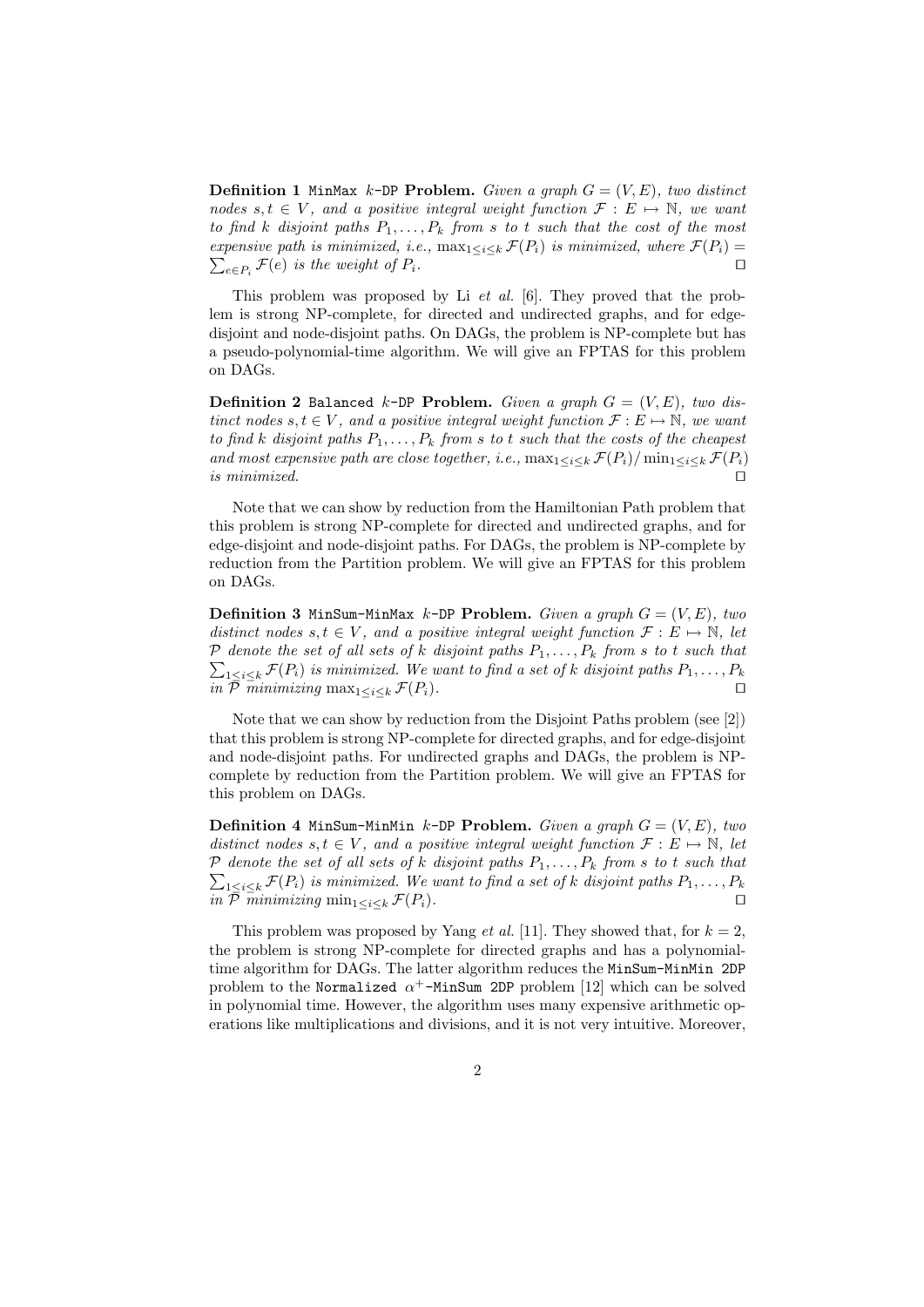it cannot be generalized to arbitrary constants  $k$ . We will propose a more efficient algorithm for arbitrary constants  $k$ .

This paper is organized as follows. In Section 2, we introduce the Perl-Shiloach algorithm. In Sections 3-5, we give FPTAS for the MinMax 2DP problem, the Balanced 2DP problem, and the MinSum-MinMax 2DP problem. In Section 6, we propose an efficient polynomial-time algorithm for the MinSum-MinMin 2DP problem.

### 2 Preliminaries

#### 2.1 The Perl-Shiloach Algorithm

In this subsection, we introduce the algorithm  $PSA$  to find k node-disjoint paths on a DAG by Perl-Shiloach [7], which is a key subroutine in our algorithms.

In the *Disjoint Paths Problem* (DPP) we are given a directed graph  $G = (V, E)$ and k pairs of distinct nodes  $(s_1, t_1), \ldots, (s_k, t_k)$ . We want to find k node- or edge-disjoint paths  $P_1, \ldots, P_k$ , where  $P_i$  is a path from  $s_i$  to  $t_i$ , for  $1 \leq i \leq k$ . The decision version of this problem, for node-disjoint and edge-disjoint paths, was shown to be NP-complete by Fortune *et al.* [2], even if  $k = 2$ . For DAGs, Perl and Shiloach gave a polynomial time algorithm, *PSA* [7].

PSA is actually a reduction from DPP to the *Connectivity problem*. Given a DAG  $G = (V, E)$  and k pairs of distinct nodes  $(s_1, t_1), \ldots, (s_k, t_k)$ , let  $v_1, v_2, \ldots, v_n$ be a topological order of  $V$ , i.e., there are only edges from nodes with lower indices to nodes with higher indices. We construct a graph  $G_k = (V_k, E_k)$  as follows.

$$
V_k = \{ \langle j_1, \dots, j_k \rangle \mid 1 \le j_i \le n \text{ for } 1 \le i \le k, \text{ and } j_i \ne j_l \text{ for } 1 \le i \ne l \le k \},
$$
  
(1)  

$$
E_k = \bigcup_{d=1}^k \{ (\langle j_1, \dots, j_{d-1}, j_d, j_{d+1}, \dots, j_k \rangle, \langle j_1, \dots, j_{d-1}, j'_d, j_{d+1}, \dots, j_k \rangle) \mid (v_{j_d}, v_{j'_d}) \in E \text{ and } j_d = \min_{1 \le l \le k} j_l \}. \quad (2)
$$

For simplicity, we will only describe the algorithms for the case of  $k = 2$ . It should be clear that they can easily be generalized to arbitrary constants  $k$ . If we want to find two disjoint paths from  $s = v_1$  to  $t = v_n$ , we have to add two nodes  $\langle 1, 1 \rangle$  and  $\langle n, n \rangle$  to  $V_2$ . We write  $\langle s, s \rangle$  for  $\langle 1, 1 \rangle$  and  $\langle t, t \rangle$  for  $\langle n, n \rangle$ . The graph  $G_2'$  is thus defined by

$$
V_2' = \{ \langle i, j \rangle \mid 1 \le i, j \le n \text{ and } i \ne j \} \cup \{ \langle s, s \rangle, \langle t, t \rangle \},\tag{3}
$$

$$
E'_2 = \{ (\langle i, j \rangle, \langle i, k \rangle) \mid (v_j, v_k) \in E, j \leq i \}
$$
  

$$
\cup \{ (\langle i, j \rangle, \langle k, j \rangle) \mid (v_i, v_k) \in E, i \leq j \}.
$$
 (4)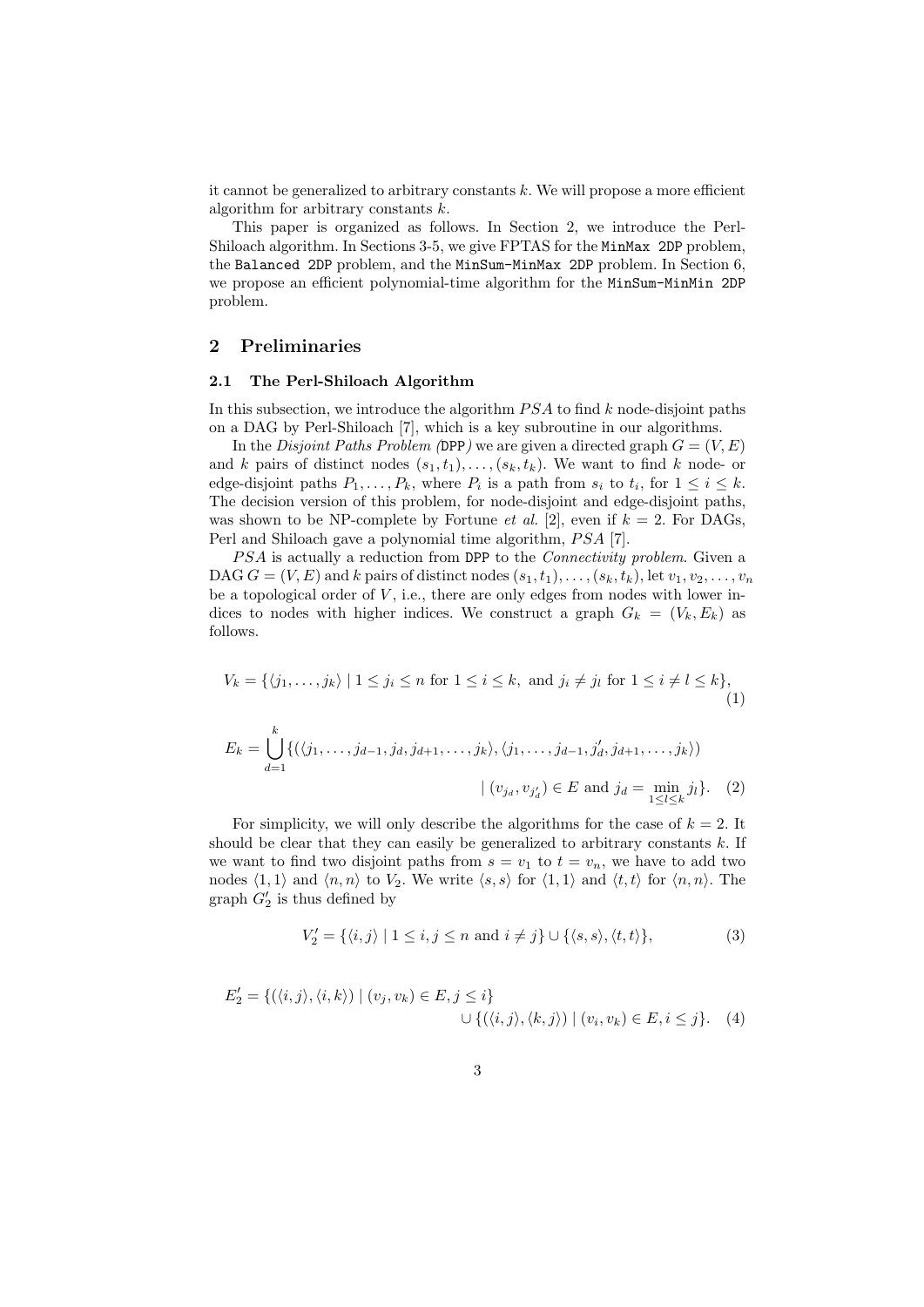We call the edges in the first set of Eq.  $(4)$  horizontal edges and the edges in the second set vertical edges. We will frequently use the following lemma to prove the correctness of our algorithms.

**Lemma 5** [7]. There are two node disjoint paths  $P_1, P_2$  from s to t in G if and only if there is a directed path P from  $\langle s, s \rangle$  to  $\langle t, t \rangle$  in  $G_2'$ , and  $P_1$   $(P_2)$  consists of the horizontal (vertical) edges of  $P$ .

#### 2.2 Edge Disjoint versus Node Disjoint Paths

We can transform the acyclic edge disjoint case to the acyclic node disjoint case using the method by Li et al. [6]. Given a DAG G and two distinct nodes s, t, add new nodes  $u, v$  and edges  $(u, s), (t, v)$ . Form the directed line graph (see [3]), and let s', t' denote the nodes corresponding to  $(u, s)$ ,  $(t, v)$  respectively. Replace each node w (except  $s', t'$ ) in the line graph with two nodes  $w_1, w_2$  and an edge  $(w_1, w_2)$  such that all edges into (out of) w are now into  $w_1$  (out of  $w_2$ ). The weight of  $(w_1, w_2)$  is the weight of the edge in G corresponding to w. Other edges have weight 0. This weight-preserving transformation gives a one-to-one correspondence between edge disjoint paths in the original graph and node disjoint paths in the new graph. Thus, for all the problems investigated in this paper, we only give algorithms for the node disjoint case.

## 3 The MinMax 2DP Problem

In this section, we present an FPTAS for the MinMax 2DP problem on DAGs. Our algorithm is based on the pseudo-polynomial-time algorithm by Li et al. [6] and the weight scaling technique (cf. [4, 5, 9]).

First, we use  $PSA$  to construct the graph  $G_2'$  as in Eqs. (3) and (4). Then MinMax 2DP is equivalent to finding a directed path P from  $\langle s, s \rangle$  to  $\langle t, t \rangle$  in  $G_2'$ minimizing max $\{\mathcal{F}(P_H), \mathcal{F}(P_V)\}\$ , where  $P_H(P_V)$  denotes the horizontal (vertical) edges of P.

The pseudo-polynomial-time algorithm uses a standard labeling method. If there is a directed path P from  $\langle s, s \rangle$  to a node  $\langle i, j \rangle \in V'_2$ , we label it by  $(X, Y, Pred)$ , where  $X(Y)$  is a positive integer denoting the total weight of all horizontal (vertical) edges in P and Pred is the index of the predecessor of  $\langle i, j \rangle$ in P. We compute for each node in topological order a set of labels for all the paths from  $\langle s, s \rangle$  to that node. When the algorithm terminates, the label in the label set of  $\langle t, t \rangle$  minimizing max $\{X, Y\}$  is the solution.

Unfortunately, the number of labels  $lab<sup>2</sup>$  for one node may be exponentially large, where  $lab = (n-1) \cdot \max_{e \in E} \mathcal{F}(e)$ . In order to obtain a polynomial-time algorithm, we must somehow compress the label set. We use the scaling technique known from the Subset Sum FPTAS.

For each node  $\langle i, j \rangle$ , we store its labels in a 2-dimensional array  $L_{i,j} [1 \dots \ell, 1 \dots \ell],$ where  $\ell = \lfloor \log_{1+\delta} lab \rfloor + 1$ . Label  $(X, Y, Pred)$  will be stored in  $L[\lfloor \log_{1+\delta} X \rfloor +$  $1, \lfloor \log_{1+\delta} Y \rfloor + 1$ . Each cell of  $L_{i,j}$  will store at most one label. We use a set  $I_{i,j}$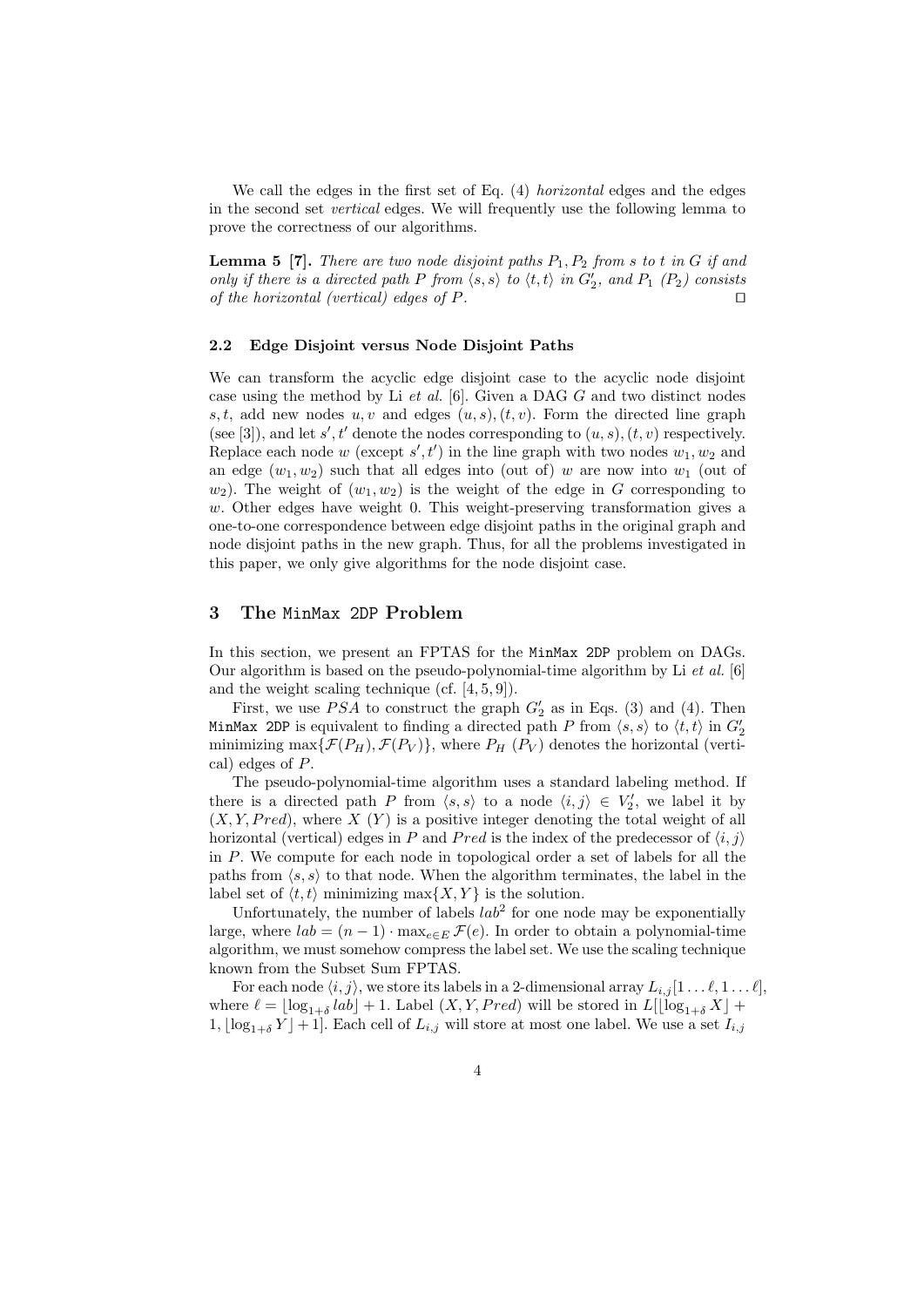to keep track of all the entries of  $L_{i,j}$  that actually store a label. Then, for each node in the topological order, we compute the label set of the node. If a new label should be stored in an array cell which already contains another label, then we discard the new label. We let  $\mathcal{F}_{i,j}$  denote the cost of edge  $(v_i, v_j)$  in E. The third component Pred of the label  $(X, Y, Pred)$  is now of the form  $(\langle i', j' \rangle, (a, b))$ and is used to reconstruct the path P corresponding to the label, where  $\langle i', j' \rangle$ is the index of the predecessor of  $\langle i, j \rangle$  in P and  $(a, b)$  is the index of the cell of  $L_{i',j'}$  from which  $(X, Y, Pred)$  is computed.

The subroutine LABELSCALING computes for each node a scaled set of labels, while the main algorithm FPTAS-DAG-MinMax-2DP returns the approximate solution.

LABELSCALING( $G = (V, E), s, t, \mathcal{F}, \delta$ )

1 Construct  $G'_{2} = (V'_{2}, E'_{2})$  as in Eqs. (3) and (4); 2 Initialize matrices  $L_{i,j}[k, l] = NULL$ , for  $1 \le i, j \le n$  and  $1 \leq k, l \leq \lfloor \log_{1+\delta} lab \rfloor + 1;$ 3  $I_{i,j} = \emptyset$ , for  $1 \leq i, j \leq n$ ; 4  $I_{s,s} = \{(1,1)\};$  $L_{s,s}[1,1] = (0,0, NULL);$ 6 for  $i \leftarrow 1$  to n do 7 for  $j \leftarrow 1$  to n do s **for** each  $(\langle i, k \rangle, \langle i, j \rangle) \in E'_2$ 9 **for** each  $(a, b) \in I_{i,k}$ 10 let  $(X, Y, Pred)$  be the label in  $L_{i,k}[a, b]$ ; 11 let  $c = \lfloor \log_{1+\delta}(X + \mathcal{F}_{k,j}) \rfloor + 1;$ 12 **if**  $L_{i,j}[c, b] = NULL$ 13 then  $L_{i,j}[c, b] = (X + \mathcal{F}_{k,j}, Y, (\langle i, k \rangle, (a, b)));$ 14  $I_{i,j} = I_{i,j} \cup \{(c,b)\};$ 15 **for** each  $(\langle k, j \rangle, \langle i, j \rangle) \in E'_2$ 16 **for** each  $(a, b) \in I_{k,j}$ <sup>17</sup> let  $(X, Y, Pred)$  be the label in  $L_{k,j}[a, b];$ 18 let  $d = \lfloor \log_{1+\delta}(Y + \mathcal{F}_{k,i}) \rfloor + 1;$ 19 **if**  $L_{i,j}[a, d] = NULL$ 20 then  $L_{i,j}[a, d] = (X, Y + \mathcal{F}_{k,i}, (\langle k, j \rangle, (a, b)));$ 21  $I_{i,j} = I_{i,j} \cup \{(a,d)\};$ 

FPTAS-DAG-MinMax-2DP( $G = (V, E), s, t, \mathcal{F}, \epsilon$ )

1  $\delta = (1 + \epsilon)^{\frac{1}{2n-2}} - 1;$ 

2 LABELSCALING( $G = (V, E), s, t, \mathcal{F}, \delta$ )

- 3 **for** each index  $(a, b)$  in  $I_{t,t}$
- 4 let  $L_{t,t}[a, b] = (X, Y, Pred);$
- $\text{find the } (a^*, b^*) \text{ minimizing } \max\{X, Y\};$

<sup>6</sup> Reconstruct the two disjoint paths from the third components of the labels;

**Lemma 6.** Let  $\langle i, j \rangle$  be a node in  $V'_2$  such that there is a directed path F from  $\langle s, s \rangle$  to  $\langle i, j \rangle$ . Let  $X = \mathcal{F}(P_H)$  and  $Y = \mathcal{F}(P_V)$ . When the algorithm LABELSCALING terminates, then there exists an index pair  $(a, b)$  such that the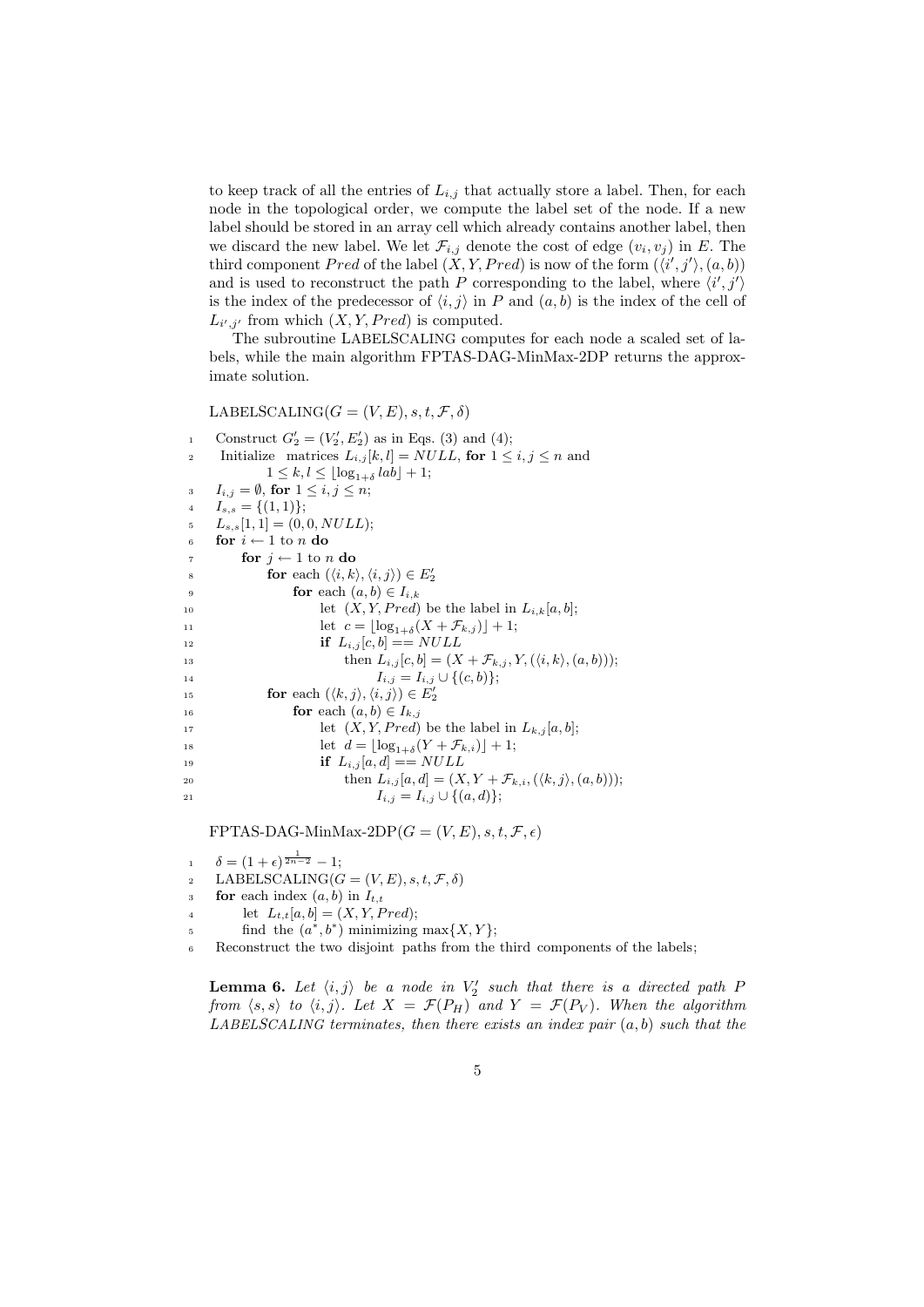label  $(\tilde{X}, \tilde{Y}, Pred)$  in  $L_{i,j}[a, b]$  satisfies  $X/(1 + \delta)^{i+j-2} \leq \tilde{X} \leq (1 + \delta)^{i+j-2}X$ and  $Y/(1+\delta)^{i+j-2} \le \tilde{Y} \le (1+\delta)^{i+j-2}Y$ .

*Proof.* By induction on  $i + j$ . If  $i + j = 2$ , the node is  $\langle 1, 1 \rangle = \langle s, s \rangle$ , and  $L_{s,s}[1,1] = (0,0, NULL)$  is the correct result.

Let  $i + j = l$  and  $3 \leq l \leq 2n$ . Suppose there is a path P from  $\langle s, s \rangle$  to  $\langle i, j \rangle$  with total weight of the horizontal (vertical) edges X (Y). Without loss of generality, assume the predecessor of  $\langle i, j \rangle$  in P is  $\langle i, j' \rangle$ ; the vertical case has a similar proof. Let the path from  $\langle s, s \rangle$  to  $\langle i, j' \rangle$  in P be  $P^+$ , and let  $X^+$   $(Y^+)$  be the total weight of the horizontal (vertical) edges of  $P^+$ . Then,  $X = X^+ + \mathcal{F}_{j',j'}$ and  $Y = Y^+$ . Since  $j' < j$ ,  $i+j' < i+j$ , by the induction assumption there exists a label  $(\tilde{X}^+, \tilde{Y}^+, Pred)$  such that  $X^+/(1+\delta)^{i+j'-2} \leq \tilde{X}^+ \leq (1+\delta)^{i+j'-2}X^+$  and  $Y^+/(1+\delta)^{i+j'-2} \leq \tilde{Y}^+ \leq (1+\delta)^{i+j'-2} Y^+$ . So, when LABELSCALING computes the label set of the node  $\langle i, j \rangle$  and enters steps 8 and 9, it will compute a new label  $(\tilde{X}^+ + \mathcal{F}_{j',j}, \tilde{Y}^+, (\langle i, j' \rangle, (a, b))).$ 

If the algorithm enters steps 12 to 14, then the label  $(\tilde{X}^+ + \mathcal{F}_{j',j}, \tilde{Y}^+, (\langle i, j' \rangle, (a, b)))$ will be stored. Let  $\tilde{X} = \tilde{X}^+ + \mathcal{F} + j, \tilde{Y} = \tilde{Y}^+$ . Then,

$$
\tilde{X} = \tilde{X}^+ + \mathcal{F}_{j',j}
$$
\n
$$
\leq (1+\delta)^{i+j'-2} X^+ + \mathcal{F}_{j',j}
$$
\n
$$
\leq (1+\delta)^{i+j'-2} (X^+ + \mathcal{F}_{j',j})
$$
\n
$$
\leq (1+\delta)^{i+j'-2} X
$$
\n
$$
\leq (1+\delta)^{i+j-2} X,
$$

and  $\tilde{Y} = \tilde{Y}^+ \leq (1+\delta)^{i+j'-2}Y^+ \leq (1+\delta)^{i+j-2}Y$ . Similarly, we have  $\tilde{X} \geq$  $X/(1+\delta)^{i+j-2}$  and  $\tilde{Y} \geq Y/(1+\delta)^{i+j-2}$ .

If the algorithm skips steps 12 to 14, then there exists a label  $(\tilde{X}, \tilde{Y}, Pred)$ . By the fact that

$$
\begin{aligned} \lfloor \log_{1+\delta} \tilde{X} \rfloor + 1 &= \lfloor \log_{1+\delta} (\tilde{X}^+ + \mathcal{F}_{j',j}) \rfloor + 1 \quad \text{and} \\[10pt] \lfloor \log_{1+\delta} \tilde{Y} \rfloor + 1 &= \lfloor \log_{1+\delta} \tilde{Y}^+ \rfloor + 1 \,, \end{aligned}
$$

we have

$$
\tilde{X} < (1+\delta)(\tilde{X}^+ + \mathcal{F}_{j',j}) \le (1+\delta)((1+\delta)^{i+j'-2}X^+ + \mathcal{F}_{j',j})
$$
  
\n
$$
\le (1+\delta)^{i+j-2}(X^+ + \mathcal{F}_{j',j}) \le (1+\delta)^{i+j-2}X,
$$

and  $\tilde{Y} \leq (1+\delta)\tilde{Y}^{+} \leq (1+\delta)^{i+j-2}Y^{+} = (1+\delta)^{i+j-2}Y$ . Similarly, we have  $\tilde{X} \geq X/(1+\delta)^{i+j-2}$  and  $\tilde{Y} \geq Y/(1+\delta)^{i+j-2}$ .

Theorem 7. The algorithm FPTAS-DAG-MinMax-2DP is an FPTAS for the MinMax 2DP problem on DAGs.

Proof. First, it is easy to verify that the time complexity of the algorithm is  $O(n^3(\log_{1+\delta} lab)^2) = O(n^5 \epsilon^{-2} (\ln lab)^2)$ , where  $lab = O(n \cdot \max_{e \in E} \mathcal{F}(e)).$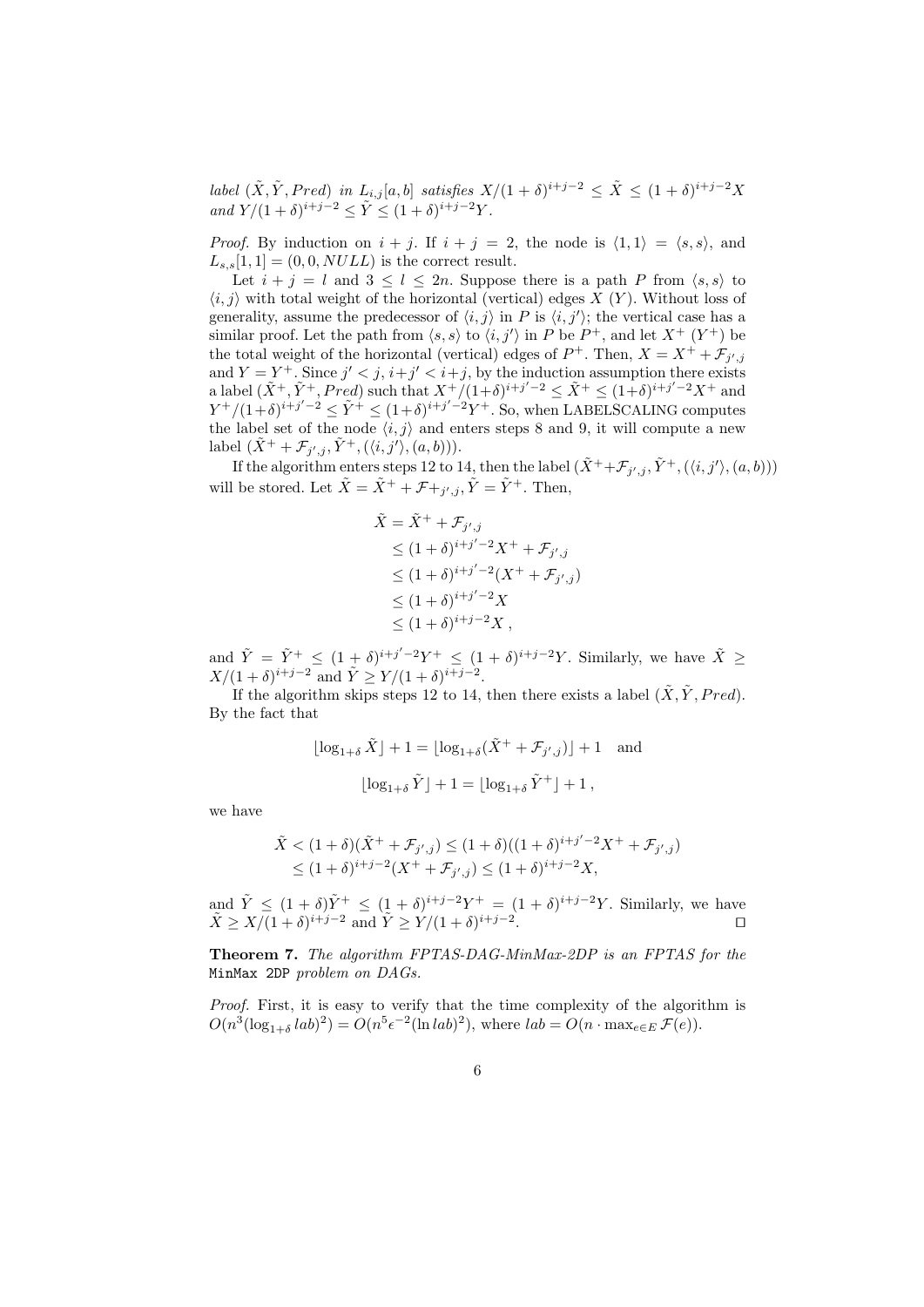Second, we will show that the approximation ratio is  $1 + \epsilon$ . Suppose the optimum solution is  $P_1, P_2$ . By Lemma 5, there is a path  $P$  in  $G'_2$  corresponding to  $P_1, P_2$ . Let  $X = \mathcal{F}(P_H) = \mathcal{F}(P_1)$  and  $Y = \mathcal{F}(P_V) = \mathcal{F}(P_2)$ . By Lemma 6, there is a label  $(\tilde{X}, \tilde{Y}, Pred)$  in  $L_{t,t}$  such that  $\tilde{X} \leq (1+\delta)^{2n-2}X = (1+\epsilon)X$  and  $\tilde{Y} \leq (1+\delta)^{2n-2}Y = (1+\epsilon)Y$ . Let  $(X', Y', Pred')$  be the solution returned by the algorithm and  $Opt = \max\{X, Y\}$ . Then,

$$
\max\{X', Y'\} \le \max\{\tilde{X}, \tilde{Y}\} \le \max\{(1 + \epsilon)X, (1 + \epsilon)Y\}
$$

$$
= (1 + \epsilon) \cdot \max\{X, Y\} = (1 + \epsilon)OPT.
$$

Thus, FPTAS-DAG-MinMax-2DP is an FPTAS for the MinMax 2DP problem on  $\Box$ DAGs.

# 4 The Balanced 2DP Problem

In this section, we present an FPTAS for the Balanced 2DP problem on DAGs. The algorithm is similar to the one described in section 3 and will also use LABELSCALING as a subroutine.

FPTAS-DAG-Balanced-2DP( $G = (V, E), s, t, \mathcal{F}, \epsilon$ )

$$
1 \quad \delta = (1+\epsilon)^{\frac{1}{4n-4}} - 1;
$$

- 2 LABELSCALING( $G = (V, E), s, t, \mathcal{F}, \delta$ )
- 3 **for** each index  $(a, b)$  in  $I_{t,t}$
- 4 let  $L_{t,t}[a, b] = (X, Y, Pred);$
- $\text{find } (a^*, b^*) \text{ minimizing } \max\{X, Y\} / \min\{X, Y\};$
- <sup>6</sup> Reconstruct the 2 disjoint paths from the third entry of the labels ;

Theorem 8. FPTAS-DAG-Balanced-2DP is an FPTAS for the Balanced 2DP problem on DAGs.

Proof. First, it can easily be seen that the time complexity of FPTAS-DAG-Balanced-2DP is  $O(n^3(\log_{1+\delta} lab)^2) = O(n^5 \epsilon^{-2} (\ln lab)^2)$ , where  $lab = O(n \cdot \epsilon^{-2})$  $\max_{e \in E} \mathcal{F}(e)$ .

Next, we prove that the approximation ratio is  $1 + \epsilon$ . Suppose the optimum solution is  $P_1, P_2$ . By Lemma 5, there is a path P in  $G'_2$  corresponding to  $P_1, P_2$ . Let  $X = \mathcal{F}(P_H) = \mathcal{F}(P_1)$  and  $Y = \mathcal{F}(P_V) = \mathcal{F}(P_2)$ . By Lemma 6, there Let  $X = \mathcal{F}(P_H) = \mathcal{F}(P_1)$  and  $Y = \mathcal{F}(P_V) = \mathcal{F}(P_2)$ . By Lemma 6, there<br>is a label  $(\tilde{X}, \tilde{Y}, Pred)$  in  $L_{t,t}$  such that  $X/\sqrt{1+\epsilon} = X/(1+\delta)^{2n-2}X \le \tilde{X} \le$ So a label  $(X, T, T \neq y)$  in  $L_{t,t}$  such that  $X/\sqrt{1 + \epsilon} = X/(1 + \delta)$   $X \leq X \leq$ <br>  $(1+\delta)^{2n-2}X = X\sqrt{1 + \epsilon}$  and  $Y/\sqrt{1 + \epsilon} = Y/(1+\delta)^{2n-2}Y \leq \tilde{Y} \leq (1+\delta)^{2n-2}Y =$  $Y\sqrt{1+\epsilon}$ . Let  $(X', Y', Pred')$  be the solution returned by the algorithm and  $Opt = \max\{X, Y\} / \min\{X, Y\} = \max\{X/Y, Y/X\}.$  Then,

$$
\max\{X'/Y', Y'/X'\} \le \max\{\tilde{X}/\tilde{Y}, \tilde{Y}/\tilde{X}\} \le \max\{(1+\epsilon)X/Y, (1+\epsilon)Y/X\}
$$
  
=  $(1+\epsilon) \cdot \max\{X/Y, Y/X\} = (1+\epsilon)OPT$ .

Thus, FPTAS-DAG-Balanced-2DP is an FPTAS for the Balanced 2DP problem on DAGs.  $\Box$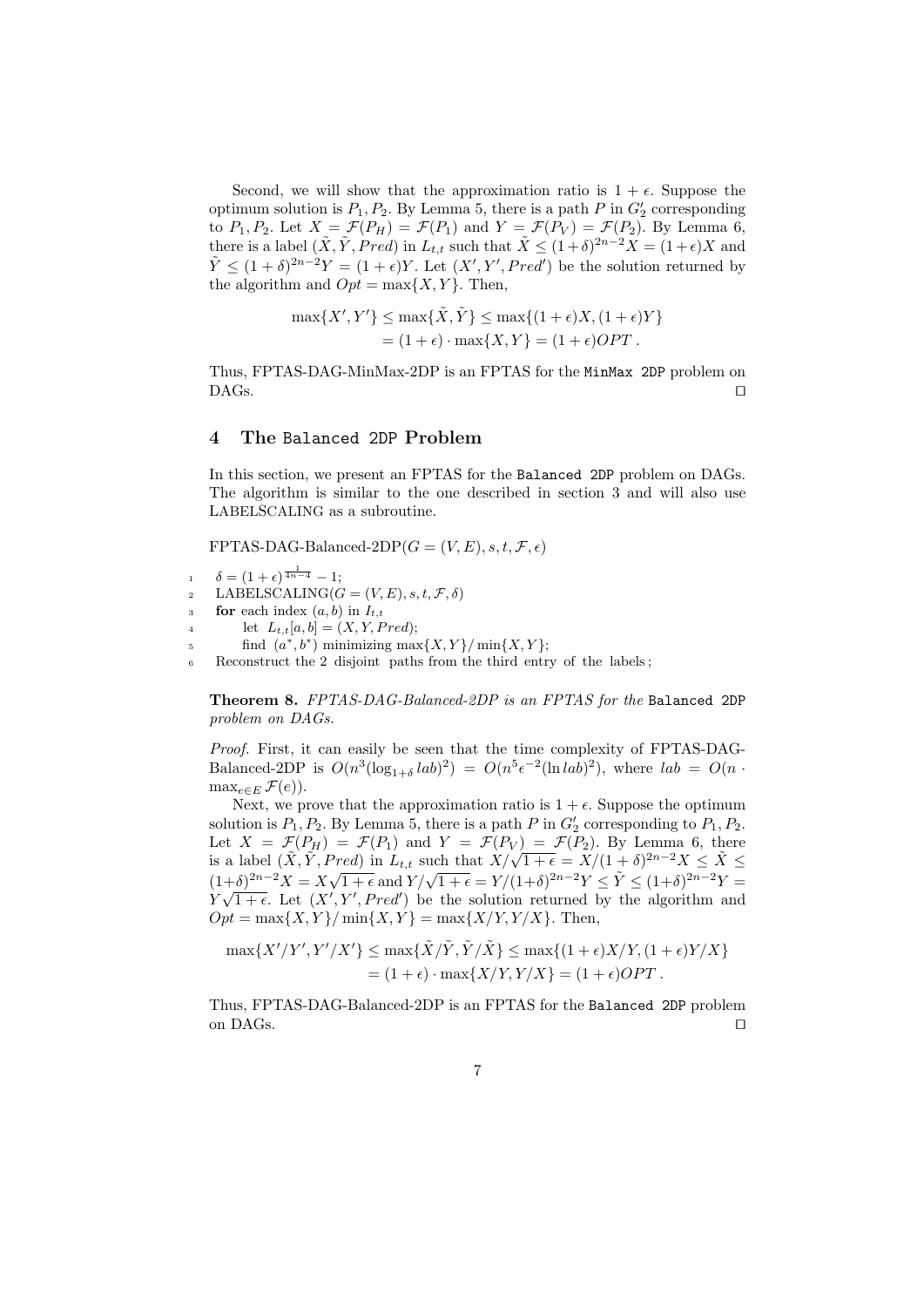## 5 The MinSum-MinMax 2DP Problem

In this section, we present an FPTAS for the MinSum-MinMax 2DP problem on DAGs. The difference between this problem and the MinMax 2DP problem is that in this problem we should find two disjoint paths with MinMax objective among the set of two disjoint paths whose total weight is minimized.

In the pseudo-polynomial-time algorithm for the MinMax 2DP problem on DAGs, for each node  $\langle i, j \rangle$  in  $G'_2$ , if there is a path from  $\langle s, s \rangle$  to  $\langle i, j \rangle$ , then we will compute a label to store the information of this path. Now, for the MinSum-MinMax 2DP problem, instead of keeping information for all paths, we only store the information of the shortest paths. This can be done by scanning each node in topological order, and then computing for each node a set of labels corresponding to the shortest paths. We then can use the scaling method to convert the pseudo-polynomial-time algorithm to an FPTAS.

 $SHORTESTLABELSCALING(G = (V, E), s, t, \mathcal{F}, \delta)$ 

```
1 Construct G'_{2} = (V'_{2}, E'_{2}) as in Eqs. (3) and (4);
2 Initialize matrices L_{i,j}[k,l] = NULL, for 1 \le i, j \le n and
            1 \leq k, l \leq \lfloor \log_{1+\delta} lab \rfloor + 1;1_{i,j} = \emptyset, for 1 \leq i,j \leq n;
4 I_{s,s} = \{(1,1)\};L_{s,s}[1,1] = (0,0, NULL);6 for i \leftarrow 1 to n do
7 for j \leftarrow 1 to n do
\text{sup} x = +\infty;9 for each (\langle i, k \rangle, \langle i, j \rangle) \in E'_210 for each (a, b) \in I_{i,k}11 let (X, Y, Pred) be the label in L_{i,k}[a, b];12 if X + \mathcal{F}_{k,j} + Y < currentmin13 then I_{i,j} = \emptyset;14 set all entries of L_{i,j} to NULL;<sup>15</sup> currentmin = X + \mathcal{F}_{k,j} + Y;16 if X + \mathcal{F}_{k,j} + Y = currentmin17 let c = \lfloor \log_{1+\delta}(X + \mathcal{F}_{k,j}) \rfloor + 1;18 if L_{i,j}[c, b] = = NULL19 then L_{i,j}[c, b] = (X + \mathcal{F}_{k,j}, Y, (\langle i, k \rangle, (a, b)));20 I_{i,j} = I_{i,j} \cup \{(c,b)\};21 for each (\langle k, j \rangle, \langle i, j \rangle) \in E'_222 for each (a, b) \in I_{k,j}23 let (X, Y, Pred) be the label in L_{k,j}[a, b];24 if X + Y + \mathcal{F}_{k,i} < currentmin25 then I_{i,j} = \emptyset;26 set all entries of L_{i,j} to NULL;27 currentmin = X + Y + \mathcal{F}_{k,i};
28 if X + Y + \mathcal{F}_{k,i} == currentmin29 let d = \lfloor \log_{1+\delta}(Y + \mathcal{F}_{k,i}) \rfloor + 1;30 if L_{i,j}[a, d] = NULL31 then L_{i,j}[a, d] = (X, Y + \mathcal{F}_{k,i}, (\langle k, j \rangle, (a, b)));
```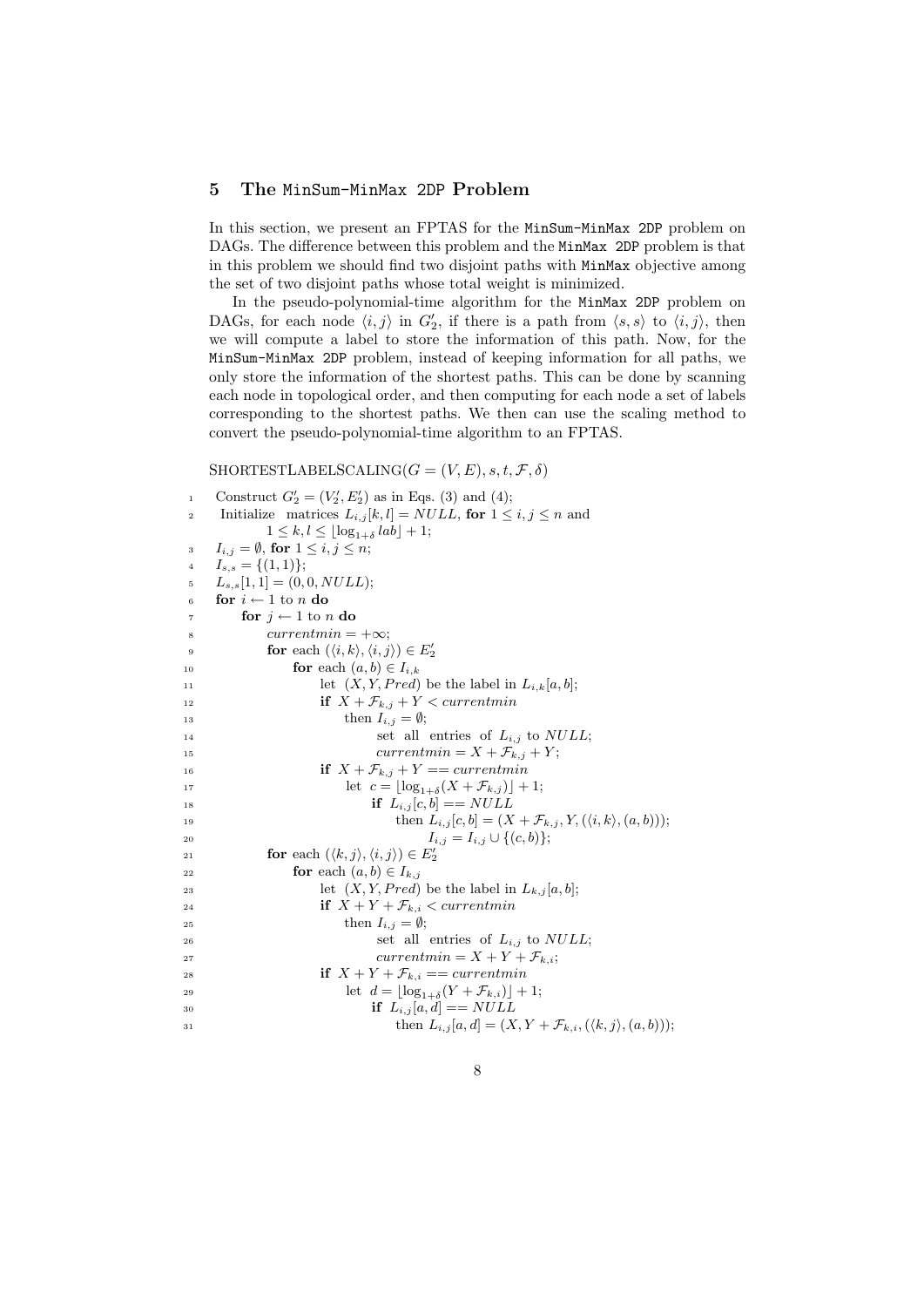$$
I_{i,j} = I_{i,j} \cup \{(a,d)\};
$$

FPTAS-DAG-MinSum-MinMax-2DP( $G = (V, E), s, t, \mathcal{F}, \epsilon$ )

- 1  $\delta = (1 + \epsilon)^{\frac{1}{2n-2}} 1;$
- 2 SHORTESTLABELSCALING( $G = (V, E), s, t, \mathcal{F}, \delta$ );
- 3 **for** each index  $(a, b)$  in  $I_{t,t}$
- 4 let  $L_{t,t}[a, b] = (X, Y, Pred);$
- $\text{find } (a^*, b^*) \text{ minimizing } \max\{X, Y\};$
- <sup>6</sup> Reconstruct the two disjoint paths from the third entry of the labels ;

**Lemma 9.** Let  $\langle i, j \rangle$  be a node in  $V'_2$  and P a shortest path from  $\langle s, s \rangle$  to  $\langle i, j \rangle$ . Let  $X = \mathcal{F}(P_H)$  and  $Y = \mathcal{F}(P_V)$ . When the algorithm SHORTEST LABELSCALING terminates, then there exists an index pair  $(a, b)$  such that the label  $(X, Y, Pred)$ in  $L_{i,j}[a,b]$  satisfies  $X/(1+\delta)^{i+j-2} \leq \tilde{X} \leq (1+\delta)^{i+j-2}X$  and  $Y/(1+\delta)^{i+j-2} \leq$  $\tilde{Y} \leq (1+\delta)^{i+j-2}Y.$ 

Proof. First, a simple induction on the topological order of the nodes shows that when SHORTESTLABELSCALING terminates, the labels of each node correspond to shortest paths to the nodes.

Second, similar to the proof of Lemma 6, we can show there is a label  $(\tilde{X}, \tilde{Y}, Pred)$  satisfying  $X/(1 + \delta)^{i+j-2} \leq \tilde{X} \leq (1 + \delta)^{i+j-2}X$  and  $Y/(1 +$  $(\delta)^{i+j-2} \leq \tilde{Y} \leq (1+\delta)^{\tilde{i}+j-2}Y.$ 

From Lemma 9 and an analysis similar to the proof of Theorem 7, we obtain the following result.

Theorem 10. FPTAS-DAG-MinSum-MinMax-2DP is an FPTAS for the MinSum-MinMax  $2DP$  problem on  $DAGs$ .

## 6 The MinSum-MinMin 2DP Problem

In this section, we present an efficient polynomial-time algorithm for the MinSum-MinMin 2DP problem on DAGs.

We introduce some notions. Let  $\mathbb{Z}^2 = \{(X,Y) | X,Y \in \mathbb{Z}\}\)$  be the set of all pairs of positive integers. We define the relationship ' $\lt'$ ' on  $\mathbb{Z}^2$  as:  $(X, Y)$  $(X', Y')$  if and only if  $X < X'$  or  $(X = X'$  and  $Y < Y'$ ). The operation '+' on two elements of  $\mathbb{Z}^2$  is defined as  $(X, Y) + (X', Y') = (X + X', Y + Y')$ .

We first use  $PSA$  to transform the given graph G into  $G'_{2}$ , but with different edge weights than before. We let the weight of an edge in  $G_2'$  be an element of  $\mathbb{Z}^2$ . Let  $\mathcal{F}' : E'_2 \mapsto \mathbb{Z}^2$  be the new weight function on  $G'_2$ . For a horizontal edge  $(\langle i, j \rangle, \langle i, j' \rangle), \mathcal{F}'((\langle v_i, v_j \rangle, \langle v_i, v_{j'} \rangle)) = (\mathcal{F}_{j,j'}, \mathcal{F}_{j,j'})$ , and for a vertical edge  $(\langle i,j\rangle,\langle i',j\rangle),\,\mathcal{F}'((\langle i,j\rangle,\langle i',j\rangle))=(\mathcal{F}_{i,i'},0).$  For  $G'_2$  and weight function  $\mathcal{F}',$  we compute the shortest path P from  $\langle s, s \rangle$  to  $\langle t, t \rangle$ . It can be shown that the two disjoint paths from s to t in G corresponding to P in  $G'$  are an optimum solution to the MinSum-MinMin 2DP problem.

DAG-MinSum-MinMin-2DP( $G = (V, E), s, t, \mathcal{F}$ )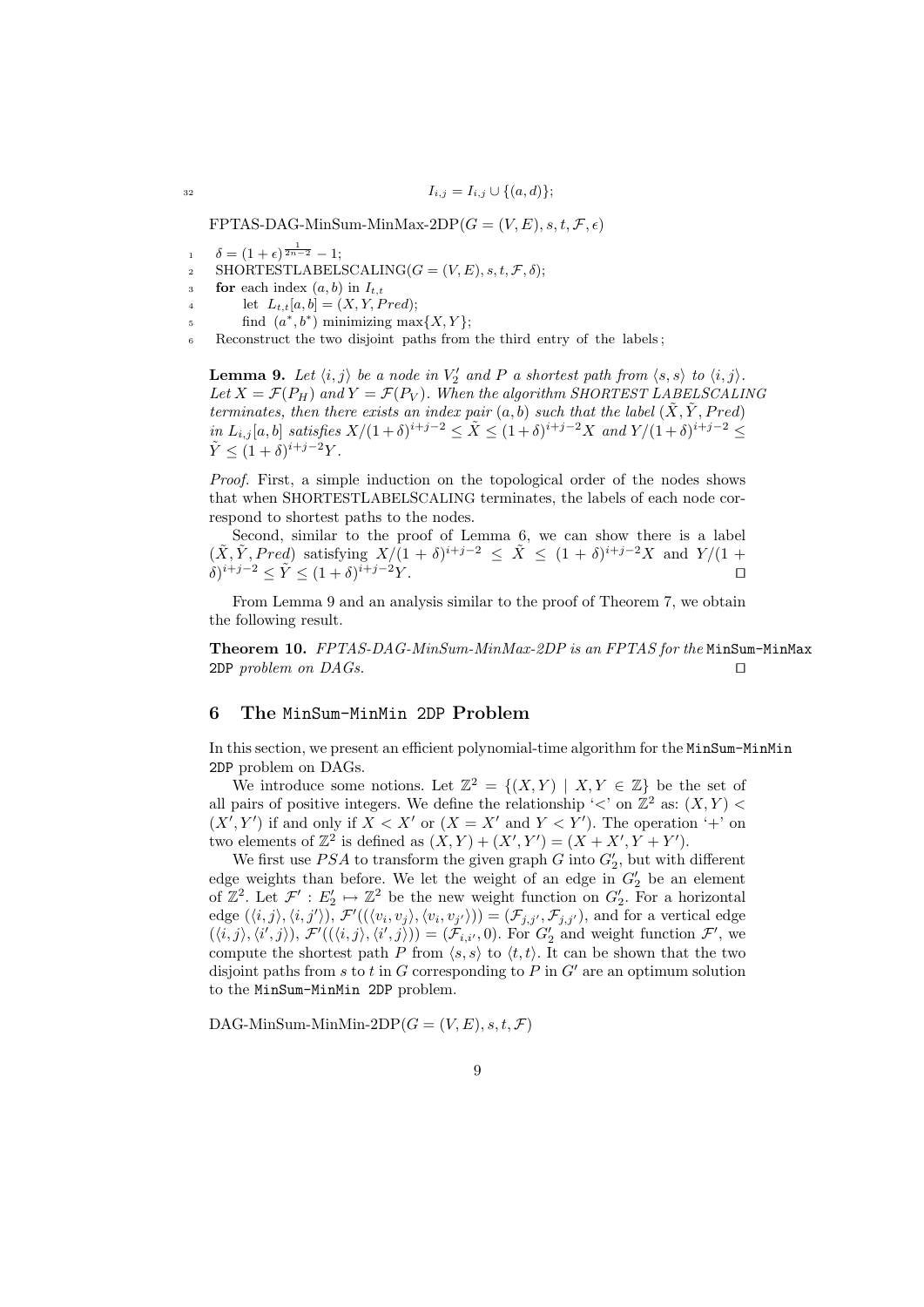1 Construct  $G'_{2} = (V'_{2}, E'_{2})$  as in Eq. (3) and (4); 2 **for** each  $\langle i, j \rangle \in V'_2$ 3 let  $d_{i,j} = (+\infty, +\infty);$ 4  $p_{i,j} = NULL;$ 5  $d_{s,s} = (0,0);$ 6 for  $i \leftarrow 1$  to n do 7 **for**  $j \leftarrow 1$  to n **do** s **for** each  $(\langle i, k \rangle, \langle i, j \rangle) \in E'_2$ 9 **if**  $d_{i,k} + (\mathcal{F}_{k,j}, \mathcal{F}_{k,j}) < d_{i,j}$ 10 then  $d_{i,j} = d_{i,k} + (\mathcal{F}_{k,j}, \mathcal{F}_{k,j});$ 11  $p_{i,j} = \langle i, k \rangle;$ 12 **for** each  $(\langle k, j \rangle, \langle i, j \rangle) \in E'_2$ 13 **if**  $d_{k,j} + (\mathcal{F}_{k,i}, 0) < d_{i,j}$ 14 then  $d_{i,j} = d_{k,j} + (\mathcal{F}_{k,i}, 0);$ 15  $p_{i,j} = \langle k, j \rangle;$ 16 Reconstruct the two disjoint paths from  $p_{t,t}$ ;

From the way to compute  $d_{i,j}$  for each node  $\langle i, j \rangle$ , it can easily be shown that  $d_{i,j}$  is the value of the shortest path from  $\langle s, s \rangle$  to  $\langle i, j \rangle$  with respect to the weight function  $\mathcal{F}'$ .

When the algorithm DAG-MinSum-MinMin-2DP terminates, for any node  $\langle i, j \rangle$  in  $G_2'$ , let P be the path from  $\langle s, s \rangle$  to  $\langle i, j \rangle$  constructed by tracing backwards from  $p_{i,j}$  to  $\langle s, s \rangle$ . Let  $\mathcal{F}'(P) = (X, Y)$ , then by the definition of  $\mathcal{F}'$ , we have  $\mathcal{F}(P) = X$  and  $\mathcal{F}(P_H) = Y$ . Since  $(X, Y)$  is minimized, X is also minimized, and for any path P' from  $\langle s, s \rangle$  to  $\langle i, j \rangle$  such that  $\mathcal{F}(P') = X$ , we have  $\mathcal{F}(P_H) \leq \mathcal{F}(P'_H)$ . We also have  $Y \leq X - Y$ , that is,  $\mathcal{F}(P_H) \leq \mathcal{F}(P_V)$ . Suppose for contradiction,  $\mathcal{F}(P_H) > \mathcal{F}(P_V)$ , then by the symmetry of the construction of  $G'_{2}$ , there is another path P' that  $P_{H} = P'_{V}$  and  $P_{V} = P'_{H}$ . Thus,  $\mathcal{F}(P') = X$ and  $\mathcal{F}(P'_V) = \mathcal{F}(P_H) = Y > P_V = \mathcal{F}(P'_H)$ , contradicting the fact that  $(X, Y)$  is minimal.

The above result is also true for  $\langle t, t \rangle$ . This proves the correctness of the algorithm. The running time of the algorithm is  $O(|E'|) = O(n^3)$ .

We note that our algorithm can easily be generalized to the case of  $k > 2$ , in contrast to the algorithm by Yang *et al.* [11]. When  $k > 2$ , we construct  $G'_{k}$ as in Eqs. (1) and (2), and again set the weight of each edge in  $G'_{k}$  to be an element of  $\mathbb{Z}^2$ . The first integer of the weight is the sum of the weights of all k paths, and the second integer is the weight of the minimum weight path. Then, we use a standard shortest path algorithm to compute the shortest path in  $G<sup>i</sup>$ under the new weight function.

## 7 Concluding Remarks

In this paper, we studied the problem of finding  $k$  disjoint paths from a source node to a sink node on acyclic directed graphs. We considered four important objectives: MinMax, Balanced, MinSum-MinMax, and MinSum-MinMin. For the first three objectives we used  $PSA$  and some labelling and scaling techniques to obtain FPTAS for the corresponding problems. We think that these methods can